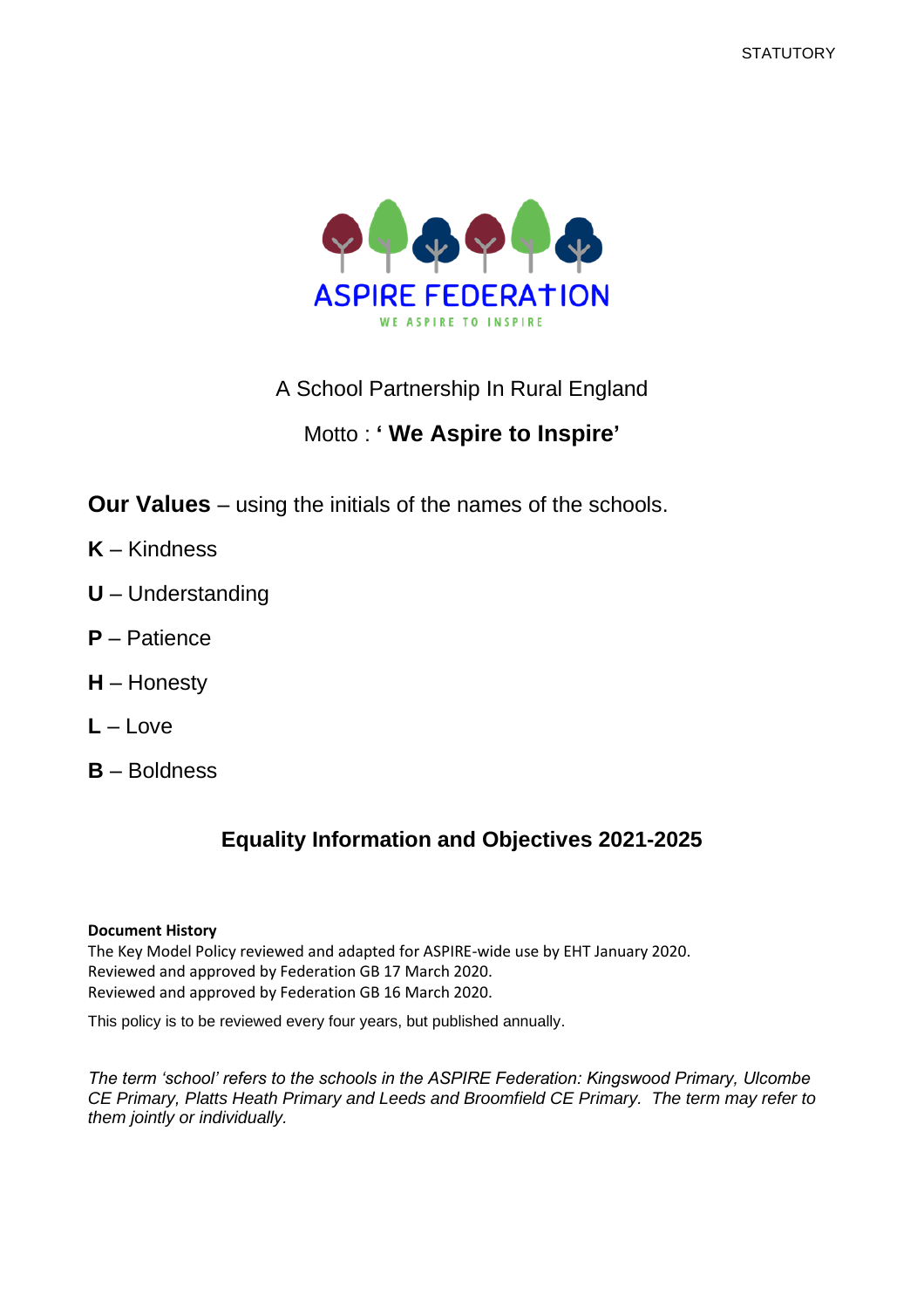At our two Church of England schools this policy will be delivered through strong links made to our Christian values:

#### **Leeds and Broomfield Church of England Primary School**

*"As many hands build a house, so many hearts make a school."*

*(Matthew Ch 7 24-27)*

#### **RESPECT RESILIENCE EMPATHY CURIOSITY HONESTY**

At Leeds and Broomfield we build strong foundations for the children, staff and all stakeholders to learn, flourish and fill their hearts with God's love. Everyone is important valued and needed to make Leeds and Broomfield grow. We give a quality all round education which develops the whole child; If the rain came we would not fall down. Our school Christian Values support the development of the children and all within the school and local community. In the spirit of our vision and values all pupils are included, valued and respected. We support the pupils in talking about their feelings and giving them strategies in order to cope and survive in life today.

#### **Ulcombe Church of England Primary School**

"*Unity and diversity in the body – one body, many members."*

*(Corintians Ch 12 12-27)*

**HOPE RESPECT ENDURANCE TRUST**

At Ulcombe Church of England Primary School endurance plays an important role in both our social learning and cultural ethos, where children aspire to be the best they can be. Diversity is the key to our curriculum and opportunities to progress and succeed both academically and as individuals are provided – many members working in unity with respect for each other. Hope is at the heart of our school community and is explicitly shown by both children and adults in our school, regardless of where the path of life leads them. Through God's love and trust each individual learns the skills important for them but also adds value to the community as a whole.

We are Ulcombe Church of England Primary School and each one of us is a part of it!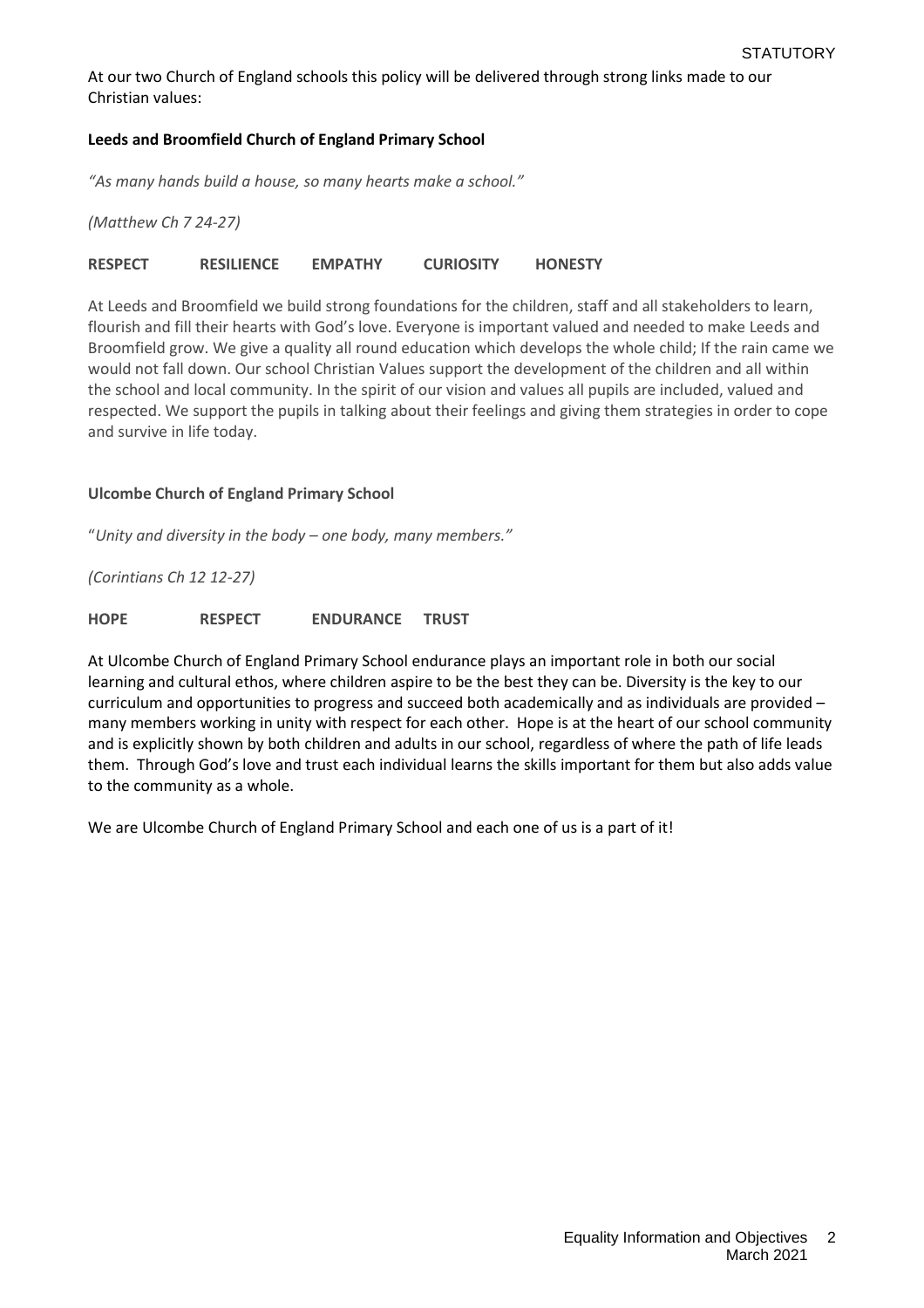# **Contents**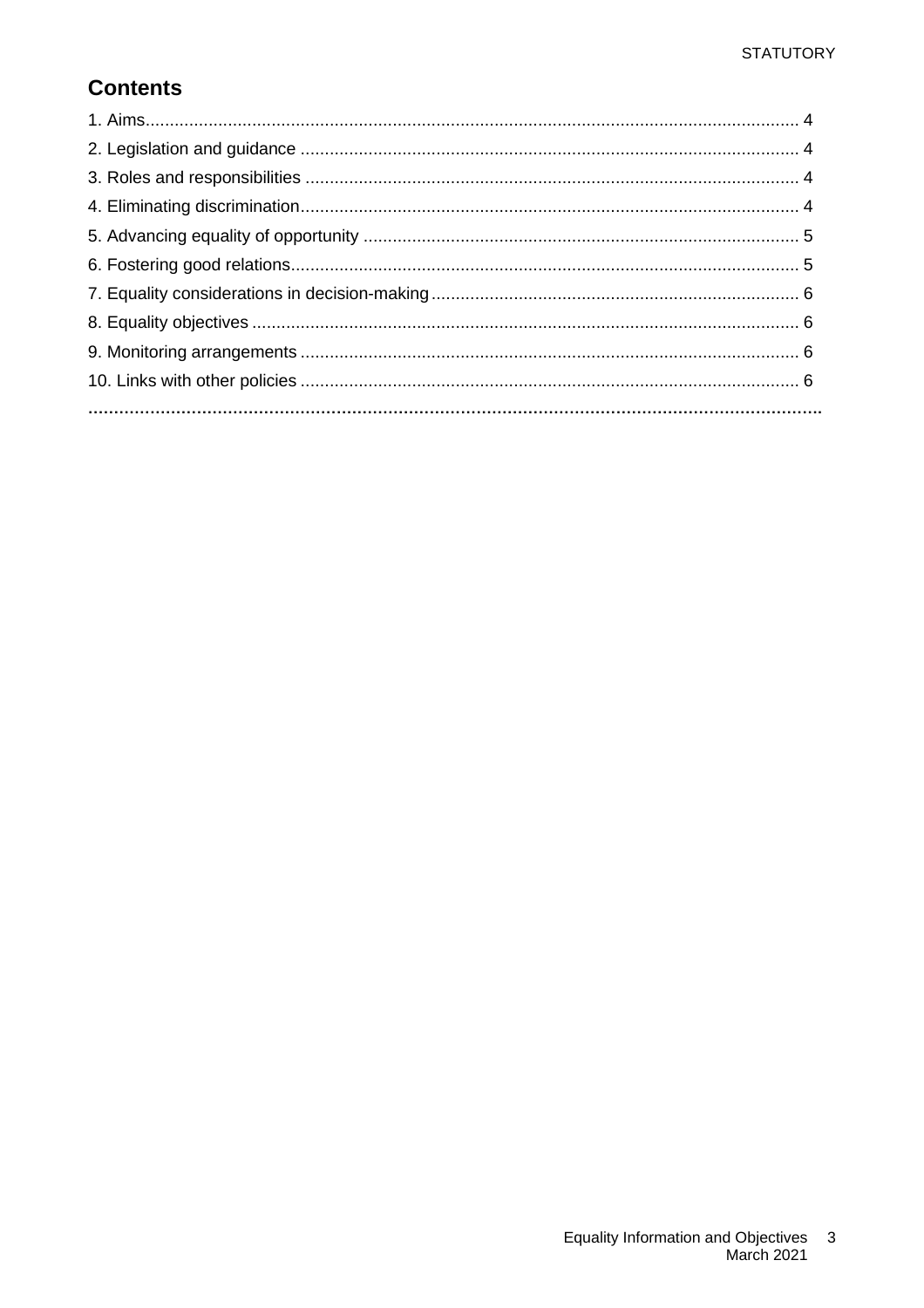#### **1. Aims**

Our school aims to meet its obligations under the public sector equality duty by having due regard to the need to:

- Eliminate discrimination and other conduct that is prohibited by the Equality Act 2010
- Advance equality of opportunity between people who share a protected characteristic and people who do not share it
- Foster good relations across all characteristics between people who share a protected characteristic and people who do not share it

# **2. Legislation and guidance**

This document meets the requirements under the following legislation:

- [The Equality Act 2010,](http://www.legislation.gov.uk/ukpga/2010/15/contents) which introduced the public sector equality duty and protects people from discrimination
- [The Equality Act 2010 \(Specific Duties\) Regulations 2011,](http://www.legislation.gov.uk/uksi/2011/2260/contents/made) which require schools to publish information to demonstrate how they are complying with the public sector equality duty and to publish equality objectives

This document is also based on Department for Education (DfE) guidance: [The Equality Act 2010 and](https://www.gov.uk/government/uploads/system/uploads/attachment_data/file/315587/Equality_Act_Advice_Final.pdf)  [schools.](https://www.gov.uk/government/uploads/system/uploads/attachment_data/file/315587/Equality_Act_Advice_Final.pdf) 

# **3. Roles and responsibilities**

The governing board will:

- Ensure that the equality information and objectives as set out in this statement are published and communicated throughout the school, including to staff, pupils and parents, and that they are reviewed and updated at least once every four years
- Delegate responsibility for monitoring the achievement of the objectives on a daily basis to the headteacher

The equality link governor is Jo Watts . They will:

- Meet with the designated member of staff for equality every seasonally (to be discussed during SEND visits) , and other relevant staff members, to discuss any issues and how these are being addressed
- Ensure they're familiar with all relevant legislation and the contents of this document
- Attend appropriate equality and diversity training
- Report back to the full governing board regarding any issues

The headteacher will:

- Promote knowledge and understanding of the equality objectives amongst staff and pupils
- Monitor success in achieving the objectives and report back to governors

All school staff are expected to have regard to this document and to work to achieve the objectives as set out in section 8.

# **4. Eliminating discrimination**

The school is aware of its obligations under the Equality Act 2010 and complies with non-discrimination provisions.

Where relevant, our policies include reference to the importance of avoiding discrimination and other prohibited conduct.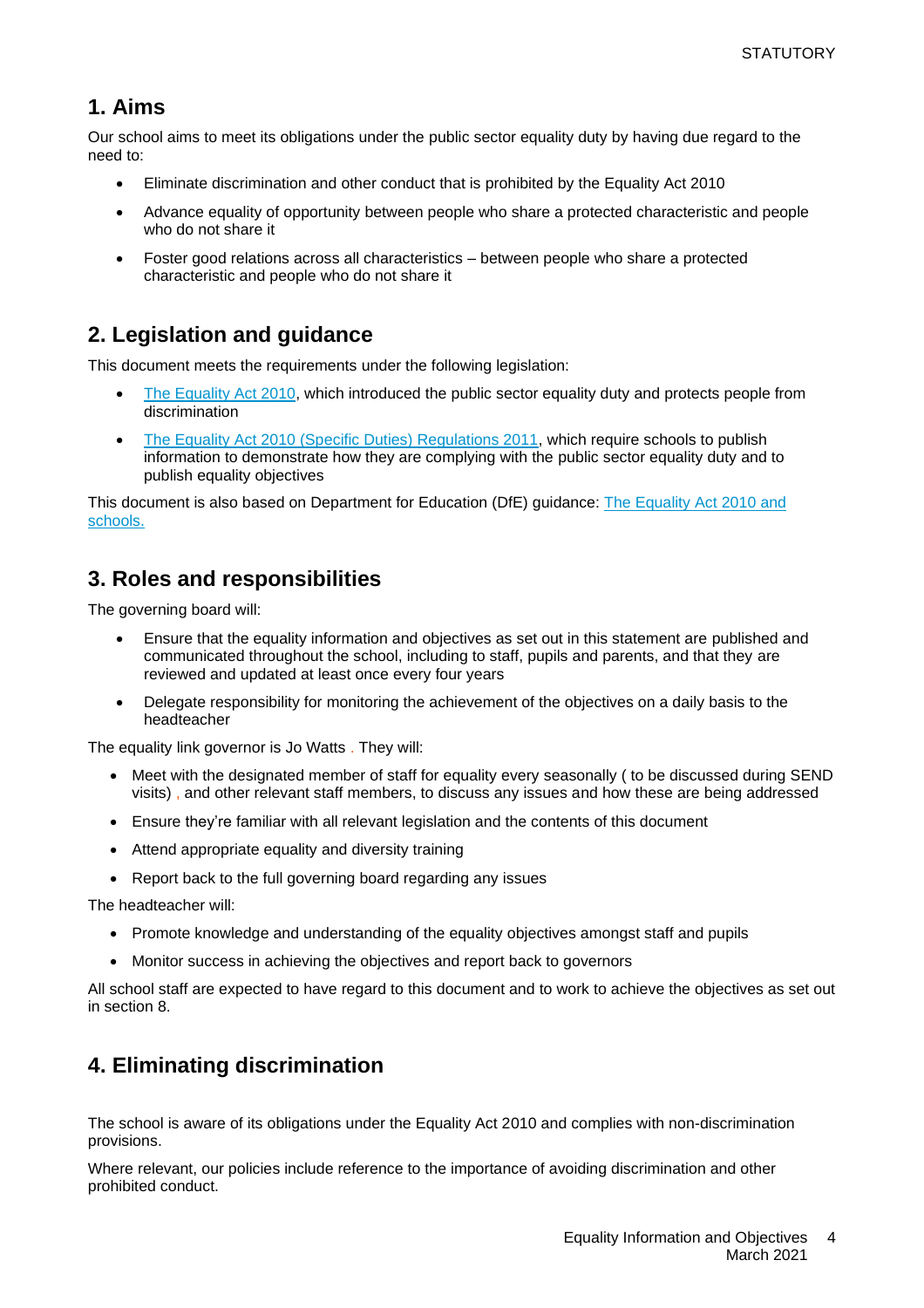Staff and governors are regularly reminded of their responsibilities under the Equality Act, for example during meetings. Where this has been discussed during a meeting it is recorded in the meeting minutes.

New staff receive training on the Equality Act as part of their induction, and all staff receive refresher training every September.

The school has a designated member of staff for monitoring equality issues, and an equality link governor. They regularly liaise regarding any issues and make senior leaders and governors aware of these as appropriate.

### **5. Advancing equality of opportunity**

*.*

As set out in the DfE guidance on the Equality Act, the school aims to advance equality of opportunity by:

- Removing or minimising disadvantages suffered by people which are connected to a particular characteristic they have (e.g. pupils with disabilities, or gay pupils who are being subjected to homophobic bullying)
- Taking steps to meet the particular needs of people who have a particular characteristic (e.g. enabling Muslim pupils to pray at prescribed times)
- Encouraging people who have a particular characteristic to participate fully in any activities (e.g. encouraging all pupils to be involved in the full range of school societies)

In fulfilling this aspect of the duty, the school will:

- Publish attainment data each academic year showing how pupils with different characteristics are performing
- Analyse the above data to determine strengths and areas for improvement, implement actions in response and publish this information
- Make evidence available identifying improvements for specific groups (e.g. declines in incidents of homophobic or transphobic bullying)
- Publish further data about any issues associated with particular protected characteristics, identifying any issues which could affect our own pupils

# **6. Fostering good relations**

The school aims to foster good relations between those who share a protected characteristic and those who do not share it by:

- Promoting tolerance, friendship and understanding of a range of religions and cultures through different aspects of our curriculum. This includes teaching in RE, citizenship and personal, social, health and economic (PSHE) education, but also activities in other curriculum areas. For example, as part of teaching and learning in English/reading, pupils will be introduced to literature from a range of cultures
- Holding assemblies dealing with relevant issues. Pupils will be encouraged to take a lead in such assemblies and we will also invite external speakers to contribute
- Working with our local community. This includes inviting leaders of local faith groups to speak at assemblies, and organising school trips and activities based around the local community
- Encouraging and implementing initiatives to deal with tensions between different groups of pupils within the school. For example, our school council has representatives from different year groups and is formed of pupils from a range of backgrounds. All pupils are encouraged to participate in the school's activities, such as sports clubs. We also work with parents to promote knowledge and understanding of different cultures
- We have developed links with people and groups who have specialist knowledge about particular characteristics, which helps inform and develop our approach